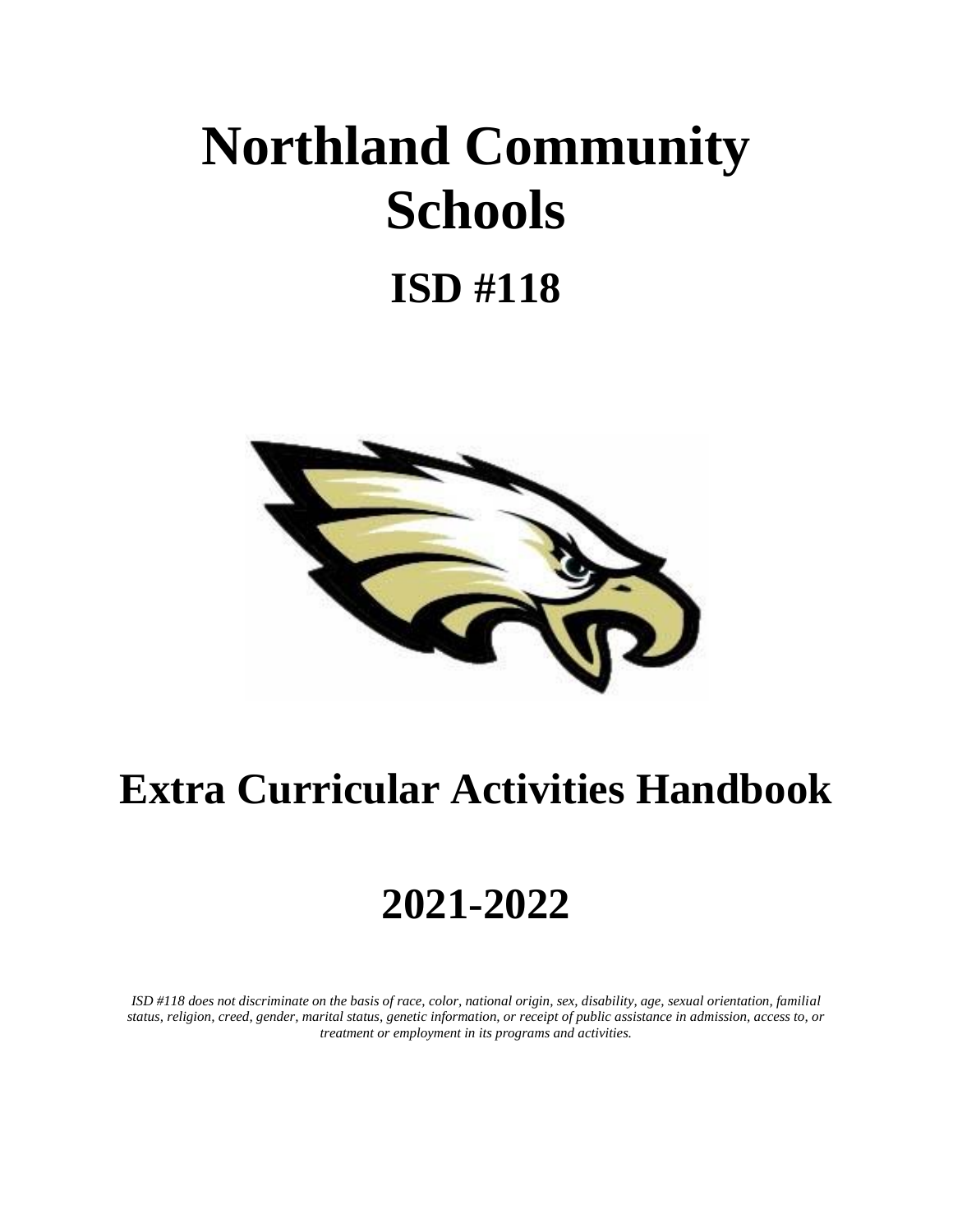# **Table of Contents**

| General Rules and Regulations Governing Activities Participation:  11            |  |
|----------------------------------------------------------------------------------|--|
| Procedure for Administering the Code of Conduct and Eligibility Regulations:  11 |  |
|                                                                                  |  |
|                                                                                  |  |
|                                                                                  |  |

#### **ATTACHED:**

–2019-2020 MSHSL Eligibility Brochure

–2019-2020 Sports Qualifying Physical Examination Clearance Form

-Physician's Approval to Resume Participation in Interscholastic Activities Form

-Emergency Contact Information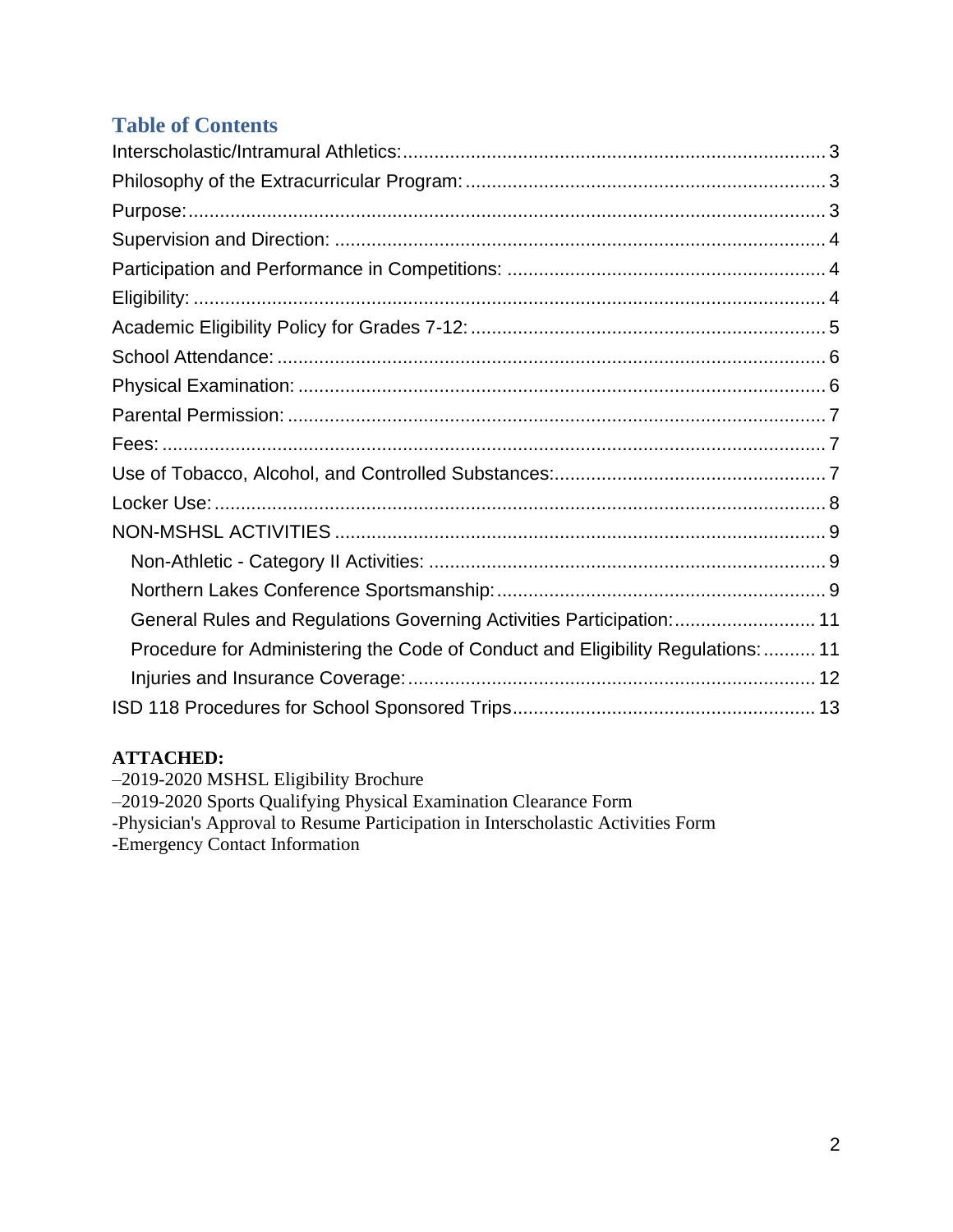#### **ISD #118 POLICIES FOR PARTICIPATION IN ATHLETICS AND ALL EXTRA-CURRICULAR ACTIVITIES INCLUDING NON-MSHSL ACTIVITIES**

### <span id="page-2-0"></span>**Interscholastic/Intramural Athletics:**

The Board of Education believes individual students will grow physically and mentally through their experience in self-discipline and their contribution to team effort made possible through competitive inter school and intramural team and individual sports activities.

Participation in interscholastic athletics, as per Minnesota State High School League, shall be limited to students in grades 7-12 with participation of properly supervised teams from grades 7 and 8 also permitted in a limited program within their own grade levels with other schools.

Those teachers having direct responsibility for the conduct of the athletic program of the school are required to conform in all ways to the general education program as established by the Board and administration, including such matters as schedules, financial expenditures, relationships with other schools, and health and safety regulations.

District participation in interscholastic athletics shall be subject to approval by the Board. This shall include approval of membership in any leagues, association, or conferences, or rules for student participation, and of annual sports schedules.

All athletic programs shall operate in accordance with state law M.S. 1978, 126.21 as regards sex discrimination in athletics.

# <span id="page-2-1"></span>**Philosophy of the Extracurricular Program:**

The primary purpose of the ISD #118 program of athletics and extra-curricular activities will be to provide students with as wide a variety of non-academic educational opportunities as is economically and practically feasible. The program shall select activities that offer students the greatest possible opportunity to develop their physical and intellectual skills, sportsmanship, fair play, and teamwork.

#### <span id="page-2-2"></span>**Purpose:**

In general, the purpose of activities offered to students in the middle grades (7th and 8th) will be upon the integration of fundamental skills with the concepts of teamwork and performance, and the development of more sophisticated skills. Every effort will be made to maximize participation for all students in grades 7-8. Sixth grade participation is not universal to all sports. Sixth grade participation will be determined by recommendations to the school board by the activities director on an individual sport/activity basis.

The purpose of activities in the upper grades (9th through 12th) will be upon the development of sophisticated skills in individuals, and especially upon the development of groups and teams that are, through their demonstration of teamwork, fair play, and perseverance, capable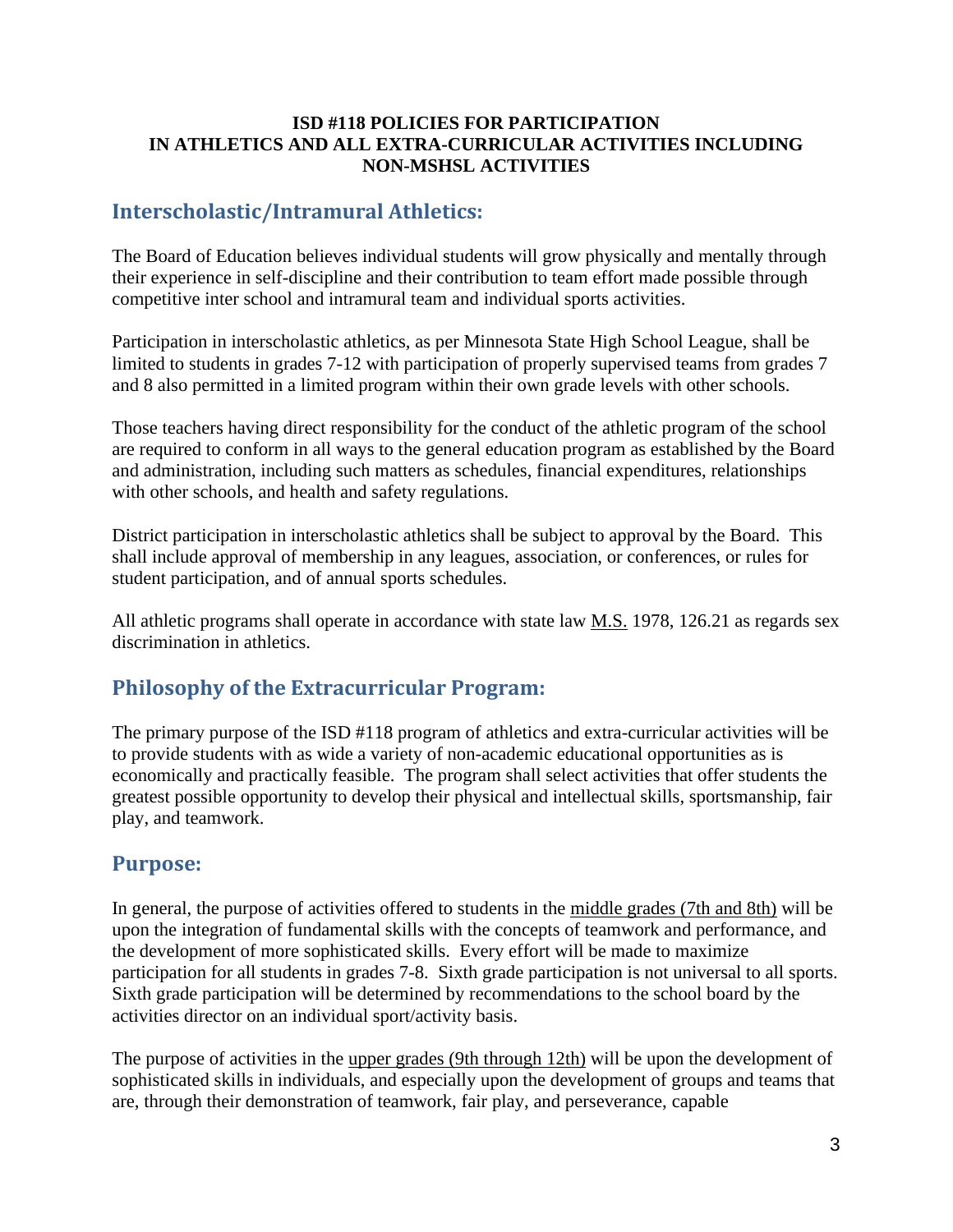representatives and ambassadors of the school. Participation and performance in competitions may be limited to students with appropriated skill levels, as determined by their supervisors and coaches, but will include at least as many students as can be outfitted with available uniforms (where these may be a limiting factor).

# <span id="page-3-0"></span>**Supervision and Direction:**

Each activity in the extracurricular program will be supervised and directed by one or more members of the ISD #118 staff or by an adult designed by the principal or by the Activities Director. All practices, meets, competitions, and meetings will require the presence of at least one adult supervisor. Supervisors (coaches) are required to supervise all of their players until all members of their team(s), are picked up after a home or away event. Supervisors (coaches) may not authorize practices, competitions, or other meetings to take place in their absence or in the absence of adult supervision, and may, as required by the Minnesota State High School League, be restricted to specified dates and periods for holding practices for MSHSL sponsored activities. Participating students will not be permitted to practice or compete when no supervisor is present. In general, where not governed by other regulations established in this policy or by MSHSL regulations (where applicable), the supervisors and directors will have the right and responsibility to establish all rules and regulations for participation, conduct, appearance, attendance at practices, and performance in competitions. Students' participation will be contingent upon their willingness to abide by the regulations set forth by their supervisors. There shall be no force of precedence imposed upon supervisors in establishing these regulations excepting those expressly stated in this policy.

# <span id="page-3-1"></span>**Participation and Performance in Competitions:**

All students enrolled in ISD #118 schools who meet eligibility standards set forth by this policy, by the Minnesota State High School League (where applicable), and by the coaches and supervisors of the activity are entitled to participate. Every effort will be made, at the elementary and junior high level, to give each student equal opportunity to participate and play. Students are expected to attend all practices, unless valid reasons are given to the coach in advance. Good attendance at all practices will be a major factor in determining how much a student will play. At the varsity level, the right to participate does not guarantee that the student will be permitted to compete or perform. Determination of which participants will compete shall always be the exclusive right of the directors and supervisors of the activity.

# <span id="page-3-2"></span>**Eligibility:**

No student will be excluded from participation in any activity on the basis of race, creed, gender, or ethnic, although performance in competitions sponsored by the Minnesota State High School League may be limited to students of a specified gender. ISD #118 subscribes and adheres to all federal regulations governing equality of opportunity to participate in educational activities.

Eligibility standards will include, but are not necessarily limited to:

1. standards set forth by the MSHSL for all MSHSL sponsored activities (as distributed to students prior to the commencement of practices) -- these standards regulate eligibility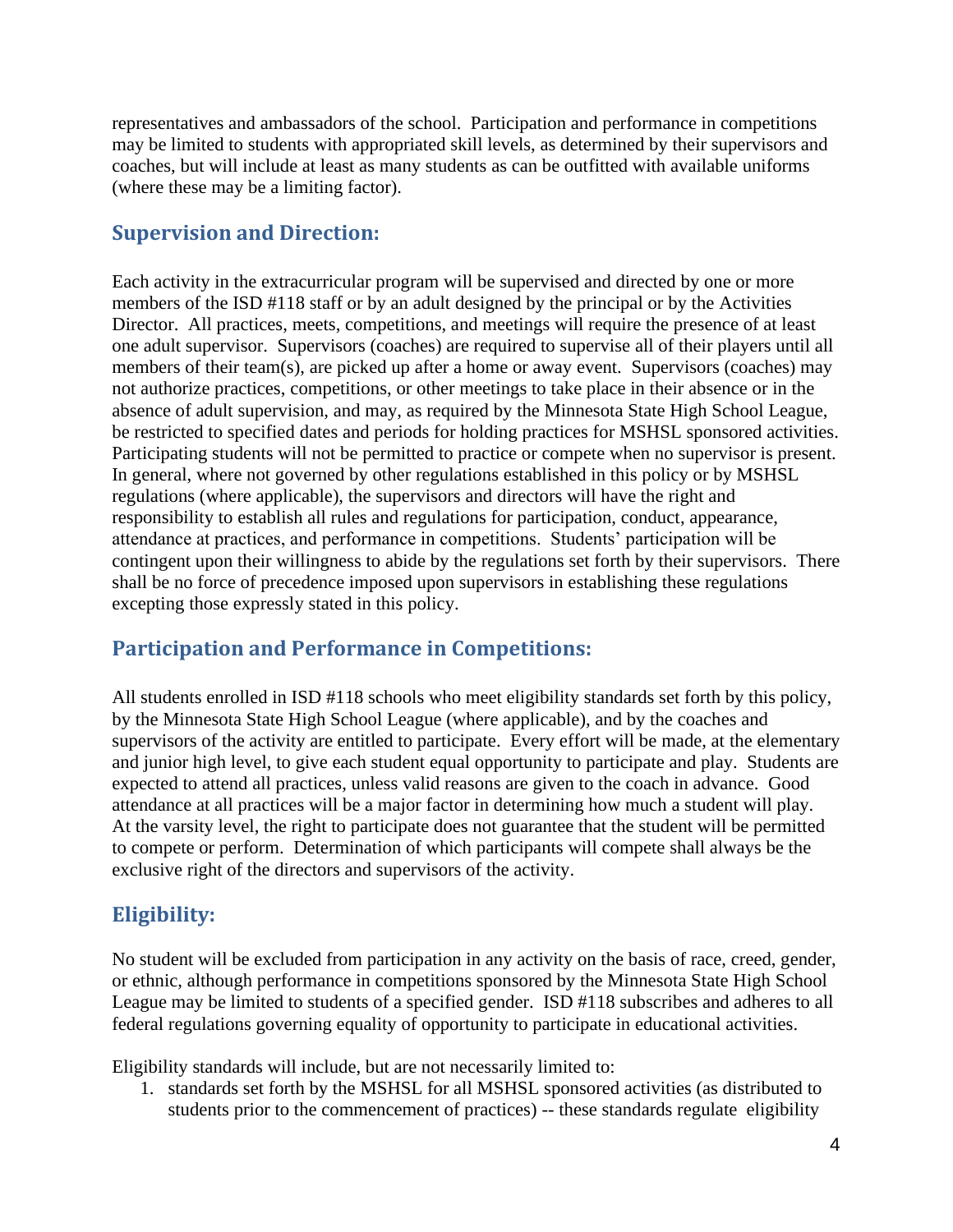on the basis of age, academic standing, and compliance with rules concerning use of tobacco, alcohol, and illegal drugs;

- 2. academic standards as established by the school;
- 3. compliance with school regulations concerning physical examinations, parental permission, the payment of activities fees, and the payment of fines assessed for lost or damaged books and materials or other legitimate bills:
- 4. compliance with regulations established by the activities directors and supervisors (coaches) regarding behavioral conduct (both associated with the activity and elsewhere in school), attendance at practices, timely registration, cooperativeness, and, where applicable, adherence to the conditions of the MSHSL Sportsmanship Code (see Appendix A); and
- 5. appropriate level of physical or technical skill as determined by the activity directors and supervisors consistent with the focus of the activities program.

# <span id="page-4-0"></span>**Academic Eligibility Policy for Grades 7-12:**

#### Academic Standards

Student-athletes must make progress towards graduation. To do this, they must be receiving credit in every class and passing all classes. The following is the Northland Community School policy for student progress.

Every 3 weeks, student-athletes must turn in their progress reports, with a parent signature, to coaches.

- If the student has an F on this progress report, the student goes into "on watch." They do not have to sit.
- If two consecutive progress reports have an F, then the student must sit for half of the event. The student will still be expected to go to practice during their ineligibility. For football and basketball, it is a half. For baseball and softball, it is 3 innings. For volleyball, it is 2 sets. For cross country, it is missing every other event. This continues the entire 3 weeks. For other events, it will be up to coach and administration discretion.
- If three consecutive progress reports have an F, then the student is out for the entire event. The student will still be expected to go to practice during their ineligibility This continues the entire 3 weeks.
- Once a student has a progress report of no F's, then they reset to the very beginning.

There are two times throughout the quarter that students' grades will be checked. These two monitoring periods are at mid-quarter and end of the quarter. Each grade check has its own eligibility consequence.

- **A.** If a student earns one or more failing grades at the mid-quarter grade check, the student will be ineligible for competition as soon as the student and coach are notified. To become eligible for competition again, the student must present the activities director or principal with a teacher signed grade report proving they are currently passing all of their classes. . **Only the Activities Director or Principal may deem a student eligible to compete, not a coach.**
- **B.** If a student earns one or more failing grades (F) at the end of quarters 1, 2, or 3 grading periods, the student will be ineligible for competition starting with the date of the first contest. The ineligibility period will be for at least one game. If a student fails one or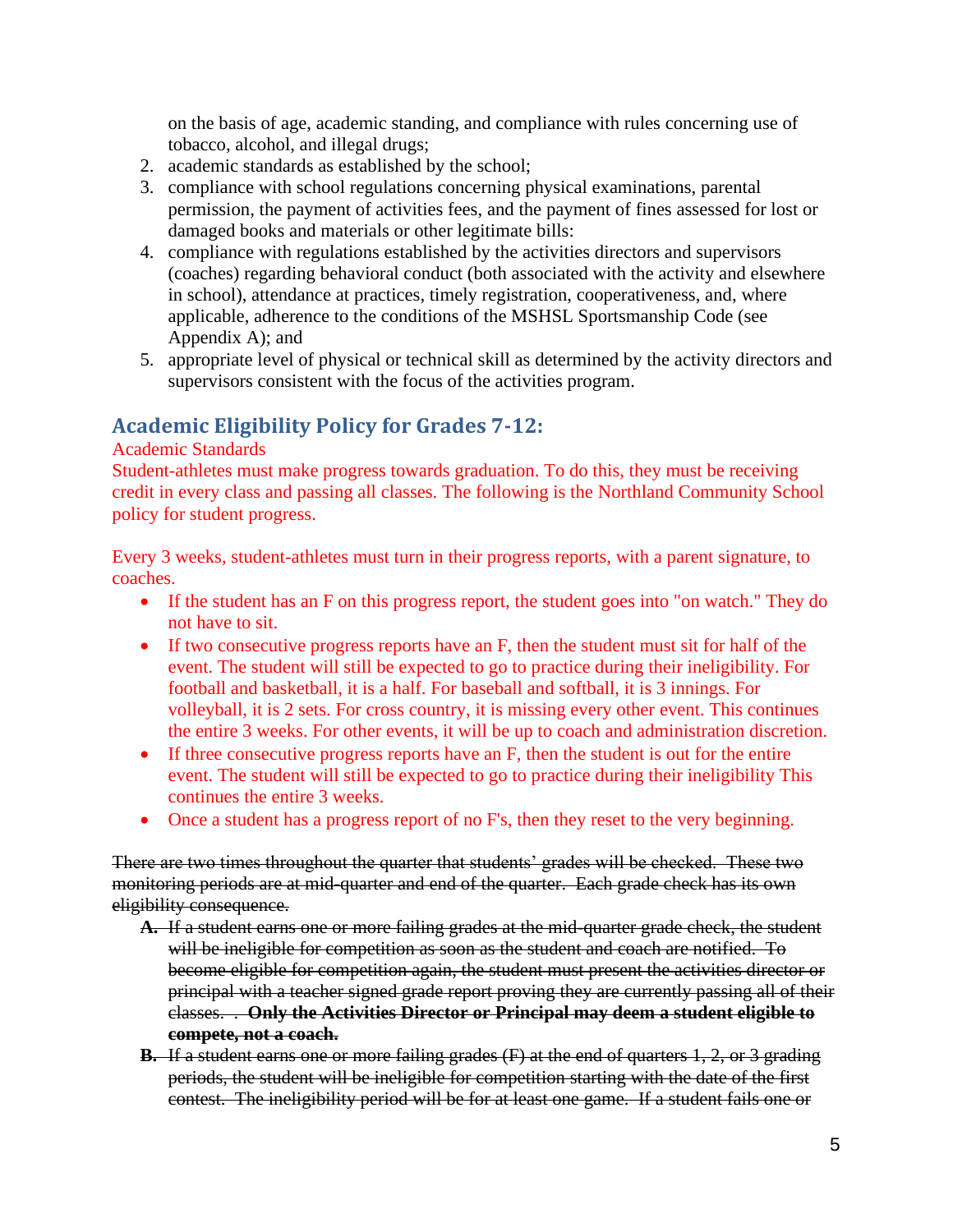more classes 4th quarter based on semester grades (final grade), the student will be ineligible for competition for fall activities. The ineligibility period will be for at least one game. The student must present the activities director or principal with a grade report proving that they are passing all of their current classes. If the student is still failing classes, they will remain ineligible for competition until it is proven they are passing all of their classes. The student will still be required to go to practice during their ineligibility. **Only the Activities Director or Principal may deem a student eligible to compete, not a coach.**

- **C.** Other items to be considered by the Activities Director and Principal for eligibility:
	- **1.** Official Report Card
	- **2.** Attendance Record
	- **3.** Discipline Record

#### <span id="page-5-0"></span>**School Attendance:**

Students must be in attendance all day on the day of competition, contest or practice.

Students must be in attendance at the 8:25 am start time for the beginning of the next school day following the event, contest or game.

Any deviation of this rule must be cleared, in advance by the parent through the coach, Activities Director, or Principal's Office. Excused absences will be accepted. Those students not in compliance will not be eligible to participate in the event following the infraction.

However, if trends develop that reflect poor student attendance before or after games, or if it becomes apparent that student activities are having a detrimental effect on school attendance, players will need to take the following actions to remain eligible:

- 1. **Meet with respective coach and Activities Director to develop attendance improvement plan.**
- 2. **If attendance concerns persist, a parent meeting with the Activities Director and Principal will be held; consideration will be given to suspending student from respective activity.**

Coaches will utilize student attendance; both activity attendance and school attendance, to determine which students participate in activities and which students do not. **If a coach feels that poor attendance may create a safety issue or may inhibit student academic success, a coach may withhold a student from an activity until school/activity attendance is improved.**

# <span id="page-5-1"></span>**Physical Examination:**

The MSHSL requires students in grades 7 through 12, who participate in athletics, to have a physical examination at least once every three years. Standard State of Minnesota examination forms are available at most clinics and should be turned in to the high school office when the examination is completed. Students usually obtain physicals during the summer prior to 7th and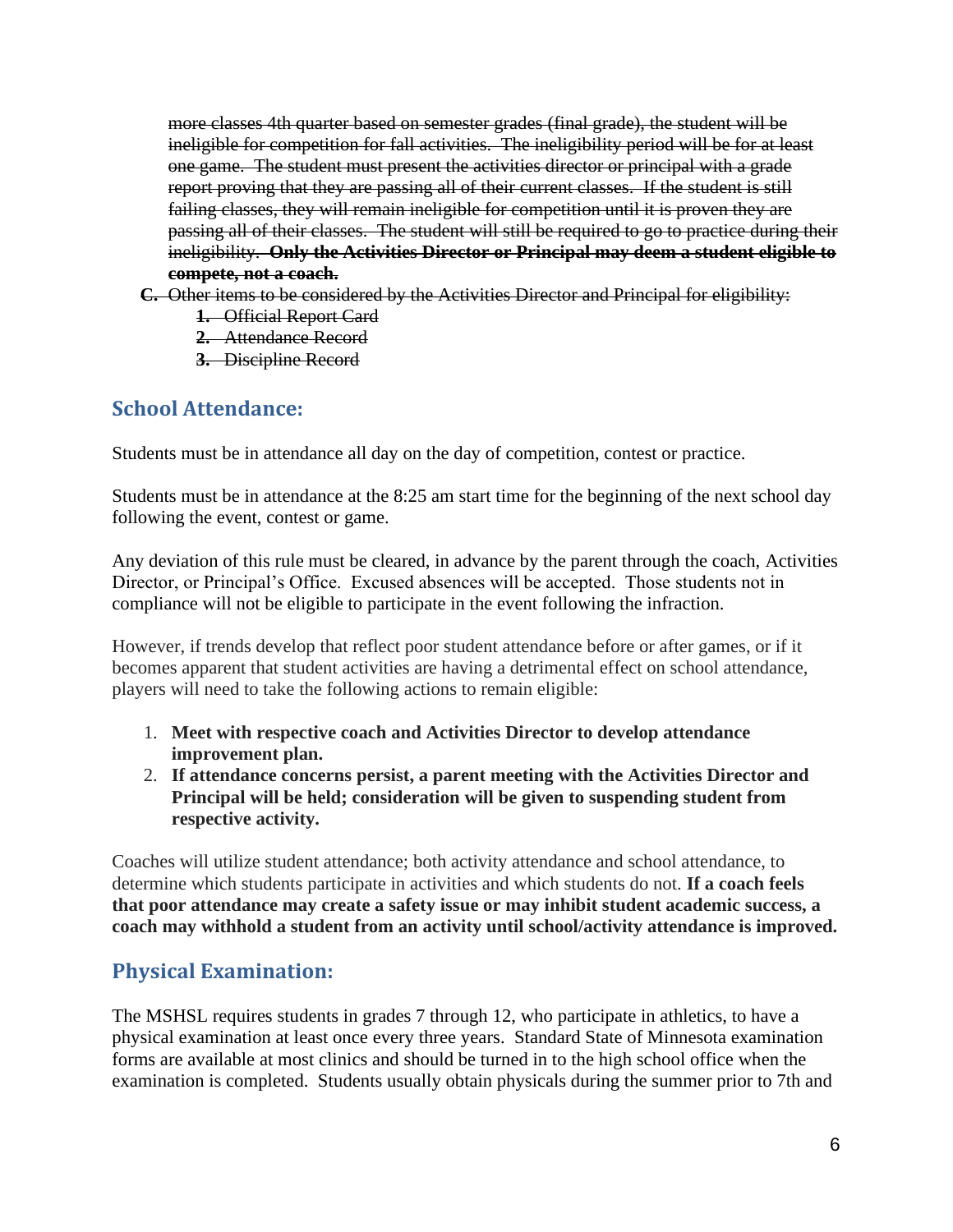10th grades. The office must have a copy of the physical on file before the student will be permitted to compete.

Although a physical exam is only required every three years by the MSHSL, it is highly recommended by coaches at ISD #118 that all athletes have a physical exam every year.

# <span id="page-6-0"></span>**Parental Permission:**

All athletic participants must present a slip signed by a parent or guardian granting them permission to participate in the activity before they will be allowed to compete.

#### <span id="page-6-1"></span>**Fees:**

ISD #118 assesses a participation fee for all of its MSHSL Activities except band and choir. The fee for each activity for a student who plays varsity or junior varsity is \$50. The participation fee for junior high, 7th & 8th grade level activity is \$35 per activity. The fee for One Act Play and Visual Arts is \$15.

Family max is \$200. Uniform Deposit is \$100.

Activity fees must be paid prior to practicing or have worked out a payment plan with the Activities Director or Principal.

If a student discontinues his/her participation in an activity during the first two weeks of the activities season, including practice time, then he/she may receive a refund of the activity fee. The student must notify the coach during the first two weeks that he/she is quitting the activity. No other refunds are possible.

# <span id="page-6-2"></span>**Use of Tobacco, Alcohol, and Controlled Substances:**

In keeping with MSHSL regulations student violations will be accumulated, during 7th and 8th grade then again from 9th through 12th grade. Violations accrued prior to the 9th grade will not be considered for students in 9th through 12th grades.

- 1. First Violation:
	- a. MSHSL consequences will apply, which means that the student shall lose eligibility for the next two scheduled interscholastic events or two weeks of scheduled events for each activity in which
	- b. The student participates, whichever is greater. This two- week or two-event consequence will carry over into the next season or if the violation occurs in the spring, it will carry over into the next school year.
- 2. Second Violation: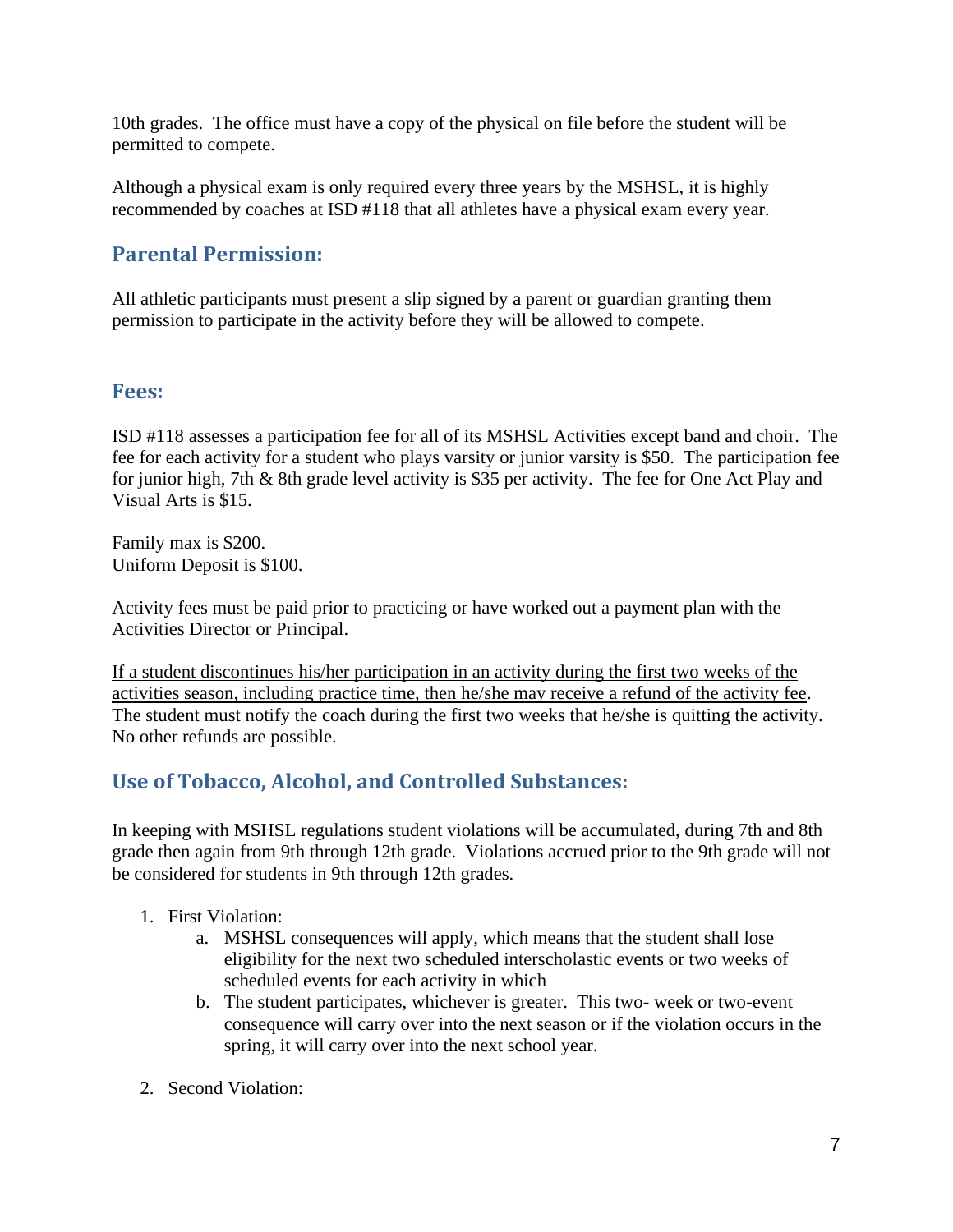- a. MSHSL consequences will apply, which means that the student shall lose eligibility for the next six scheduled interscholastic events or six weeks of scheduled events for each activity in which the student participates, whichever is greater. This six week or six event consequence will carry over into the next season or if the violation occurs in the spring, it will carry over into the next school year.
- 3. Third Violation:
	- a. MSHSL consequences will apply, which means that the student shall lose eligibility for the next twelve scheduled interscholastic events or twelve weeks of scheduled events for each activity in which the student participates, whichever is greater. This twelve week or twelve events consequence will carry over into the next season or if the violation occurs in the spring, it will carry over into the next school year.
	- b. Eligibility may be restored after a minimum of six weeks have elapsed and only when the student presents a certificate signed by the director or a counselor of a chemical dependency treatment center indicating that a treatment program has been satisfactorily completed. Students will enroll in dependency treatment at their own expense.

As required by law, all violations of chemical use will be reported to law enforcement and to the local district Chemical Assessment team for review and evaluation.

### <span id="page-7-0"></span>**Locker Use:**

It is the responsibility of the student to ensure that all personal belongings are stored within their sports locker and locked at all times during their absence. Lockers and locks are provided to all students. Personal locks are not allowed.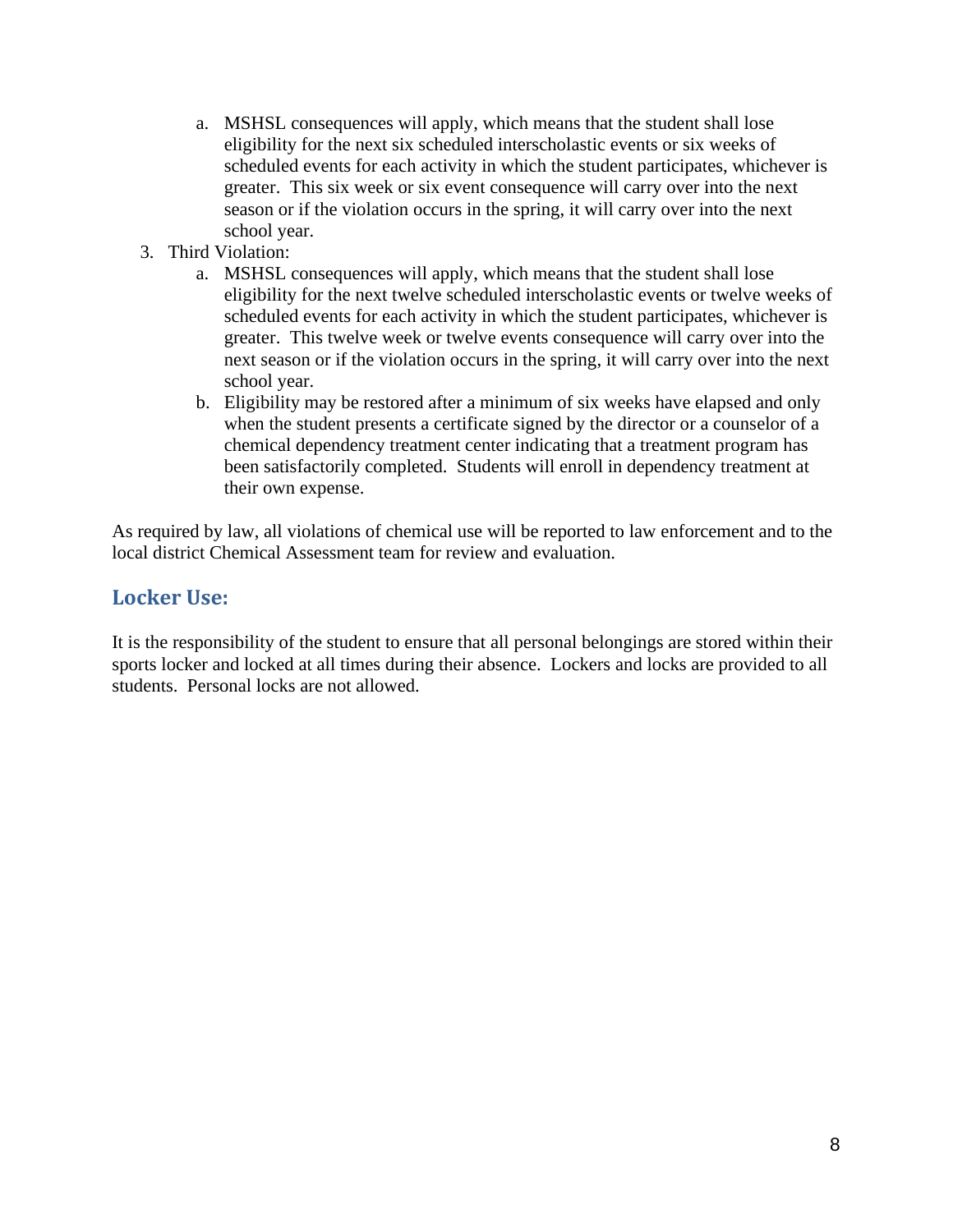#### **NON-MSHSL ACTIVITIES**

ANISHINAABE QUIZ BOWL ART CLUB KNOWLEDGE BOWL SERVICE LEARNING STUDENT COUNCIL STUDENT AIDES

#### <span id="page-8-1"></span><span id="page-8-0"></span>**Non-Athletic - Category II Activities:**

Teachers, coaches, directors or advisors of MSHSL and non-MSHSL activities may impose consequences such as not allowing students to participate in pep band, tournaments, concerts, performances, etc.

As required by law, all violations of chemical use will be reported to law enforcement and to the local Chemical Assessment team for review and evaluation.

During the investigation of a chemical or any MSHSL or non-MSHSL violation, if the student claims they were not in violation, but at a later date, it is found or facts show that the student was lying, the student will become ineligible for any MSHSL or non-MSHSL activity participation for an additional 9 week period in accordance to MSHSL or non-MSHSL rules.

#### <span id="page-8-2"></span>**Northern Lakes Conference Sportsmanship:**

The Northern Lakes Conference is a tradition rich conference comprised of seven schools in Northeastern Minnesota: Bigfork, Deer River, Greenway, Hill City, Little Fork/Big Falls, Nashwauk-Keewatin, and Northland Community Schools. The Northern Lakes Conference is committed to developing and practicing good sportsmanship throughout all of their programs.

The Northern Lakes Conference has adopted the following:

- Sportsmanship Creed
	- o It is read by the public address announcer prior to every athletic contest and published in the event program.
	- o **The creed states:** Sportsmanship and courtesy go hand in hand. Good sportsmanship is strived for in all Northern Lakes Conference events. Good sportsmanship is a responsibility of players, coaches, faculty, cheerleaders, students, adult spectators, officials and the media.

#### EXPECTATIONS OF STUDENT PARTICIPANTS:

- 1. Treat opponents with respect shake hands prior to and after contest.
- 2. Respect judgment of contest officials, abide by rules of the contest and display no behavior that could incite fans.
- 3. Cooperate with officials, coaches, and fellow participants to conduct a fair contest.
- 4. Shake Hands with officials at the conclusion of the contest.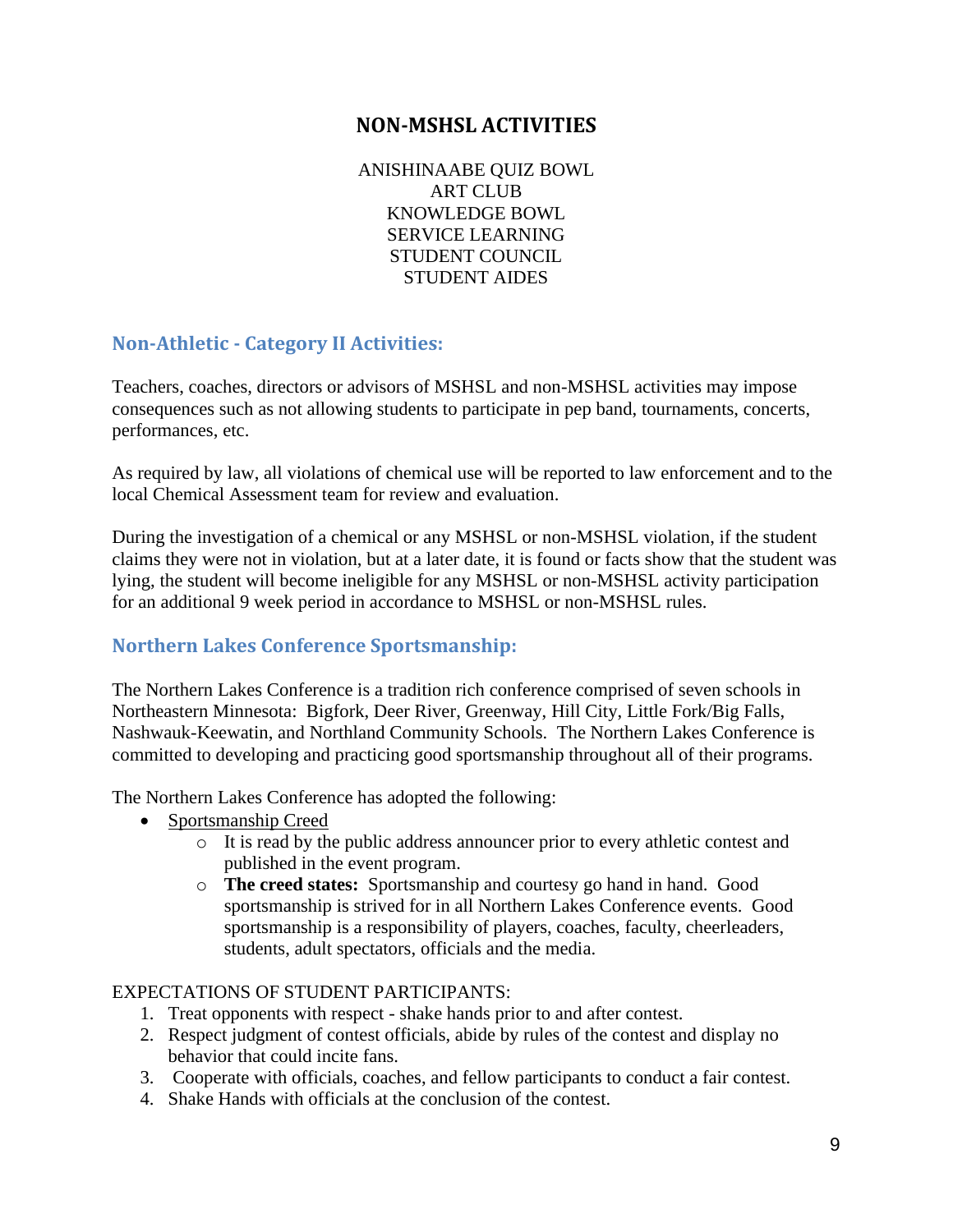#### EXPECTATIONS OF COACHES:

- 1. Always set a good example for participants and fans to follow, exemplifying the highest moral and ethical behavior.
- 2. Instruct participants in proper sportsmanship responsibilities and demand that they make sportsmanship the no. 1 priority.
- 3. Respect judgment of contest officials, abide by rules of the event and display no behavior that could incite fans.
- 4. Treat opposing coaches, participants and fans with respect. Shake hands with officials, opposing coach in public.
- 5. Develop and enforce penalties for participants who do not abide by sportsmanship standards.
- 6. Shake hands with the officials at the conclusion of the contest.

#### EXPECTATIONS OF SPIRIT GROUPS:

- 1. Stimulate desired crowd response using only positive cheers, signs and praise without antagonizing or demeaning opponents.
- 2. Treat opposing spirit groups and fans with respect.
- 3. Recognize outstanding performances on either side of the playing field or court.
- 4. Understand rules and strategies of the contest in order to cheer at proper times.
- 5. Maintain enthusiasm and composure, serving as a role model.
- 6. Sportsmanship behavior must be practices by the group. The school district will not tolerate unacceptable practices such as taunting, or any other type of negative behavior directed at our opponents. Individuals or groups not abiding by good sportsmanship practices will face disciplinary actions.
- 7. All signs and location of signs must be approved by game management.
- 8. Respect the efforts of the cheerleaders.
- 9. Sing the Sportsmanship song along with the cheerleaders:

#### SPORTSMANSHIP SONG

Come on let's raise our voices loud and strong' And give a cheer to boost our team along Let's urge the teams to fight with all their might, And win a victory in sportsmanship tonight. For if we win or lose, we'll never fuss We'll make our Alma Mater proud of us. So with a loud and lusty hip hurrah Our friendly foes we'll play.

#### EXPECTATIONS OF FANS:

- 1. Realize that a ticket is a privilege to observe a contest and support High School activities not a license to verbally assault others or be generally obnoxious.
- 2. Respect decisions made by contest officials.
- 3. Respect other fans, coaches, and participants.
- 4. Be a FAN....NOT A FANATIC!!!!
- 5. Be an exemplary role model by positively supporting teams in every manner possible, including content of cheers and signs.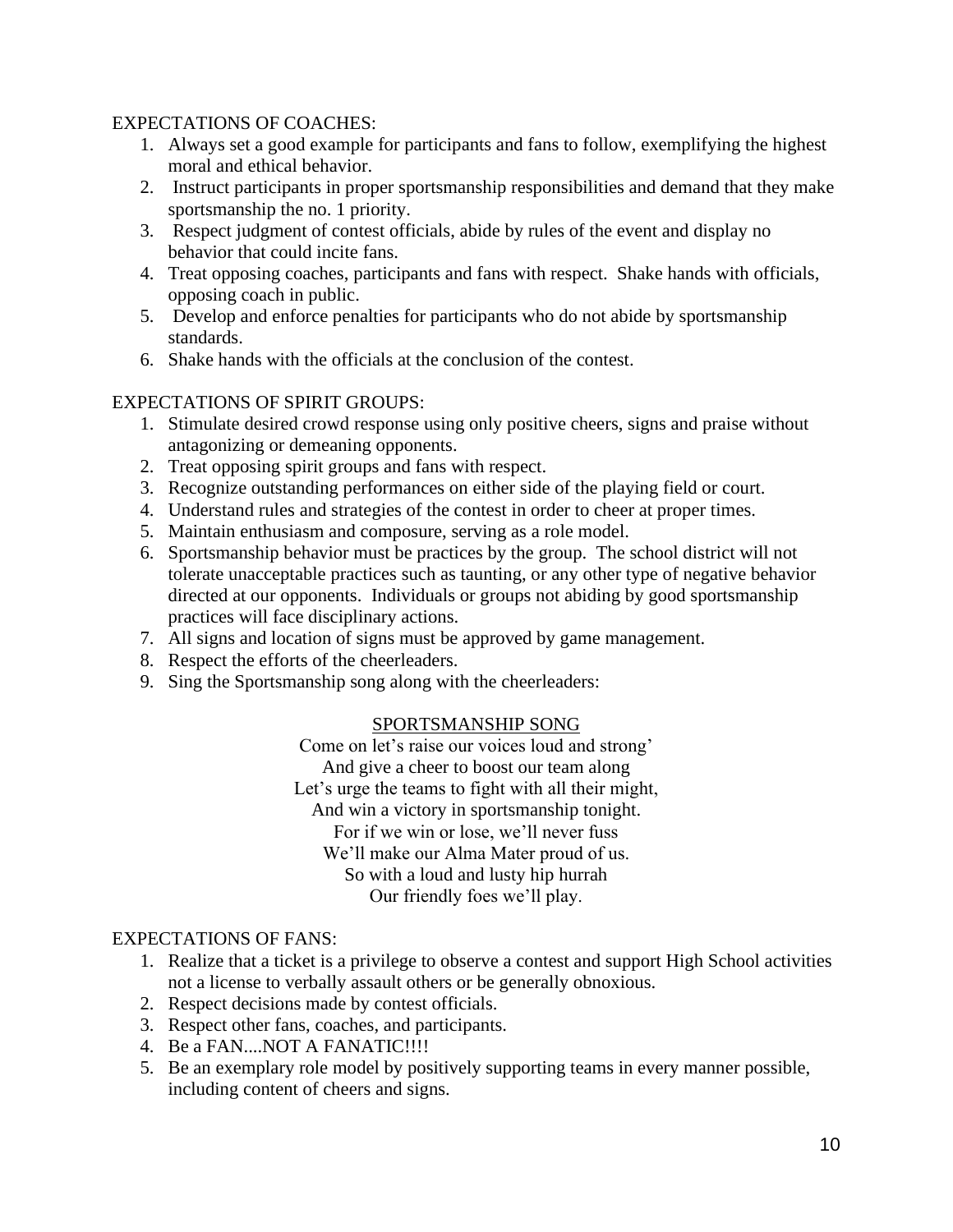- 6. Maintain self control at all times.
- 7. Parents are asked to maintain control of younger children during an event.

#### <span id="page-10-0"></span>**General Rules and Regulations Governing Activities Participation: (including all extracurricular activities)**

- 1. Student serving "suspension" either in-school-suspension or out-of-school-suspension for any reason, will be ineligible to practice or participate in any competition during the period of suspension.
- 2. Students who are assigned detention may not participate in any practices/games held on the day detention is to be served.
	- a. Students who are assigned detention on a day no practices/games are scheduled will not be allowed to participate in the next practices/games immediately following the assigned detention.
- 3. Participants, coaches or advisors shall leave all practice areas and dressing rooms in a neat and orderly condition as well as seeing that all doors are locked and all lights turned off that were used during practices and games. The coach or supervisor is responsible for the supervision of participants until the activity has been completed and is the last one to leave the building.
	- a. Coaches or supervisors are also responsible for supervising students while they are in the building waiting for an activity to begin. An area or room should be assigned for students that are waiting for the activity to begin or to load buses for out of town events.
- 4. **As a rule, for liability purposes, students are to use school transportation to and from school sponsored events and activities. Students are to be released only to their own parents or guardians unless permission was granted by the principal or his designee in advance.**
	- a. **Under no circumstances will a student be permitted to provide his(her) own transportation to or from an event held off the school grounds, nor will a student participant be permitted to ride with another parent or person unless approved by the principal or his designee.**
- 5. **Students that willfully, without permission from the coach, advisor or superintendent or his designee use transportation other than stated above, shall lose eligibility for the next two interscholastic events or two weeks of scheduled events for each activity in which the student participates, whichever is longer.**
- 6. Students may, on occasion, be asked to contribute to the cost of food, transportation and lodging. This will be done in accordance with district policy.

#### <span id="page-10-1"></span>**Procedure for Administering the Code of Conduct and Eligibility Regulations:**

All allegations and complaints relative to a student's violation of the Code of Conduct, all inquiries, investigations of complaints, disciplinary actions taken, and appeals of disciplinary decision will be handled according to guidelines established by the Minnesota State High School League as outlined in Appendix B.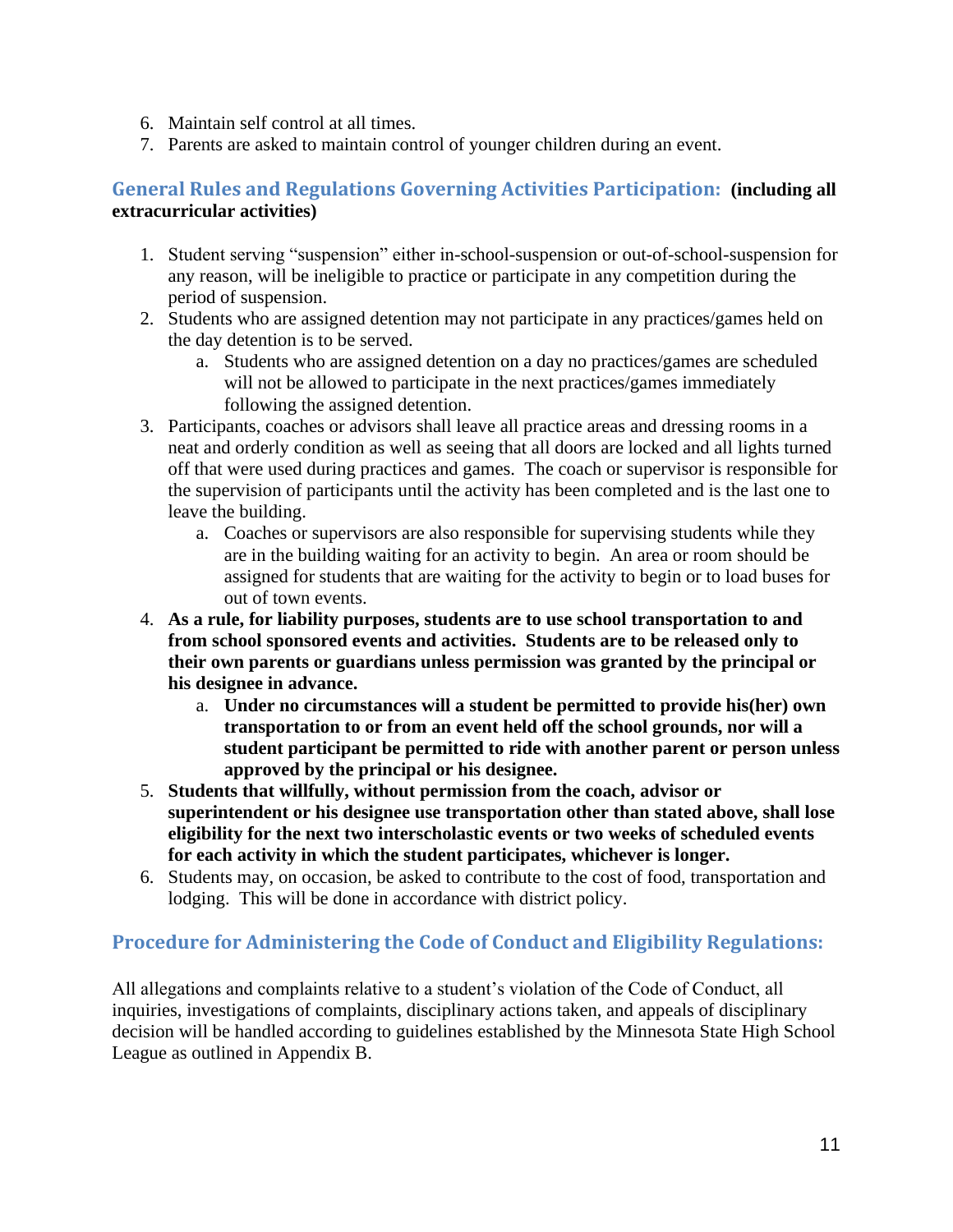Student participants will be expected to provide their own clothing for practices, and their own shoes, socks, underclothing, towels, and toiletries for both practices and competitions. They will also provide any accessories to standard uniforms that are not required equipment (e.g., special eyeglasses and special footwear).

Students who require medication or who have sustained unusual injuries will be required to provide their own medications. Under no circumstances will any activity supervisor administer medication of any sort (including aspirin) to a student participant. The school will not be required to provide meals or food allowances for student participants while students are on activities trips. The school does however, have the option of providing food and lodging to those competing above the district level.

Student participants will be expected to keep their practice clothing clean and may be asked to clean uniforms and equipment issued them by the school.

#### <span id="page-11-0"></span>**Injuries and Insurance Coverage:**

ISD #118 assumes no liability for illness or injury to any student participating in athletics or extracurricular activities not due directly or indirectly to negligence on the part of activities supervisors.

District employees are expected to take reasonable and accepted precautions against injury and to provide for proper maintenance of equipment and facilities. Students who engage in activities such as football, wrestling, basketball, etc., do so with the knowledge that injuries are not uncommon to these sports. Coaches are strongly encouraged to provide students both with understanding of the risks they are taking by participating, and with a vigorous conditioning program to guard against undue risks of injury.

In the event of injuries and illnesses of which coaches are aware, reasonable accommodations will be made for the student so as not to aggravate the condition or prolong the period of recovery. When a student's health precludes his (her) from practicing and performing as expected, (s)he may be asked to provide written recommendations from a physician indicating the nature of permissible and not permissible activities and indicating a time at which full participation can be resumed. Ill and injured students who do not obtain physician's recommendations may, in some circumstances, be withheld from participation.

The health and well being of our students is a paramount concern. Coaches and supervisors will take every reasonable action to secure adequate and immediate assistance in handling injuries that result from students' participation in practice and competition. In the case of injuries that are serious or life-threatening, however, EMT or professional help will be secured immediately without regard for the students' level of insurance coverage or parents' ability to pay.

**ISD #118 does not carry any individual student insurance. However individual insurance is made available as an option to each parent/student at their expense. This insurance information is provided to each student and parent at the beginning of the school year.**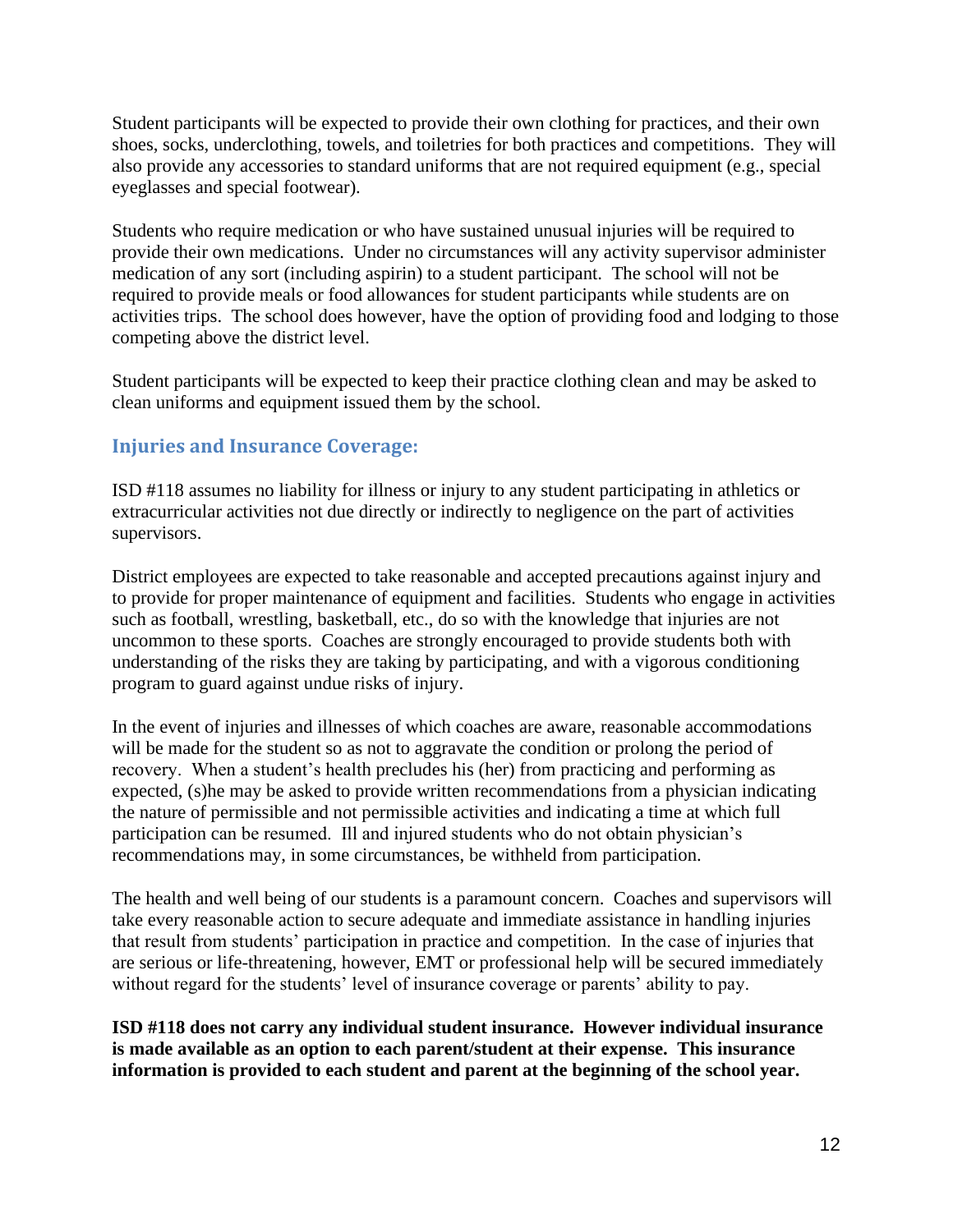### **ISD 118 Procedures for School Sponsored Trips**

- <span id="page-12-0"></span>1. Each student must have a signed permission slip and signed emergency authorization slip prior to leaving the campus for the trip. This can be completed at the beginning of a season for extra-curricular activities/sports and apply to the entire season. All permission slips and emergency authorization slips are to be taken on each trip.
- 2. No student is permitted to travel with or leave the school group with someone who is not an assigned coach, advisor, pre-approved trip chaperone, or the student's parent/legal guardian without the written permission of the student's parent/guardian.
- 3. Fast food or family-style restaurants should be used for school sponsored trips. Examples of such restaurants include: McDonalds, Subway, Perkins, etc. Restaurants that serve alcohol are not approved eating establishments for school sponsored trips **unless** preapproved by the superintendent and will be considered only when determined to be educationally relevant to students.
- 4. Absolutely no alcohol consumption is permitted during the duration of the school sponsored trip by any district employee, advisor, student, or chaperone assigned to the trip. Illegal drug use is prohibited.
- 5. Recreational activities and entertainment options during school sponsored trips should be age-appropriate, respectful, and represent a positive image to our students. Examples of appropriate entertainment are athletic events, museum or zoo visits, movies that are ageappropriate to the students on the trip (i.e.: no "R" rated movies if there are students under the age of 17 on the trip), theater productions that are age-appropriate to the students on the trip, etc. School sponsored trips should not include recreational activities and/or entertainment that include violence, sexual content, drugs/alcohol or any other content that portrays a negative image. Any exceptions are to be pre-approved by the superintendent and will be considered only when educationally relevant to students.
- 6. The superintendent must pre-approve plans for overnight trips to include student names, emergency contact names/phone numbers, approved chaperone names, district employees participating, trip itinerary, hotel accommodations and a summary of sleeping and supervision assignments. Once initial superintendent approval is obtained, the plan will be presented to the Board for final approval. Final revisions to the plan are to be provided to the superintendent prior to trip departure.

The lead teacher, head coach, and/or advisor have primary responsibility to oversee any school sponsored trips. This includes making all arrangements; ensuring required permission is obtained and taken for each student; assigning and ensuring proper supervision during the trip; ensuring that all district employees, students, and chaperones are aware of the expectations; obtaining any necessary administrative permissions and/or pre-approvals; handling of funds; and communicating effectively with everyone in regard to the trip. Any concerns that occur in regard to any trip are to be immediately reported to school administration.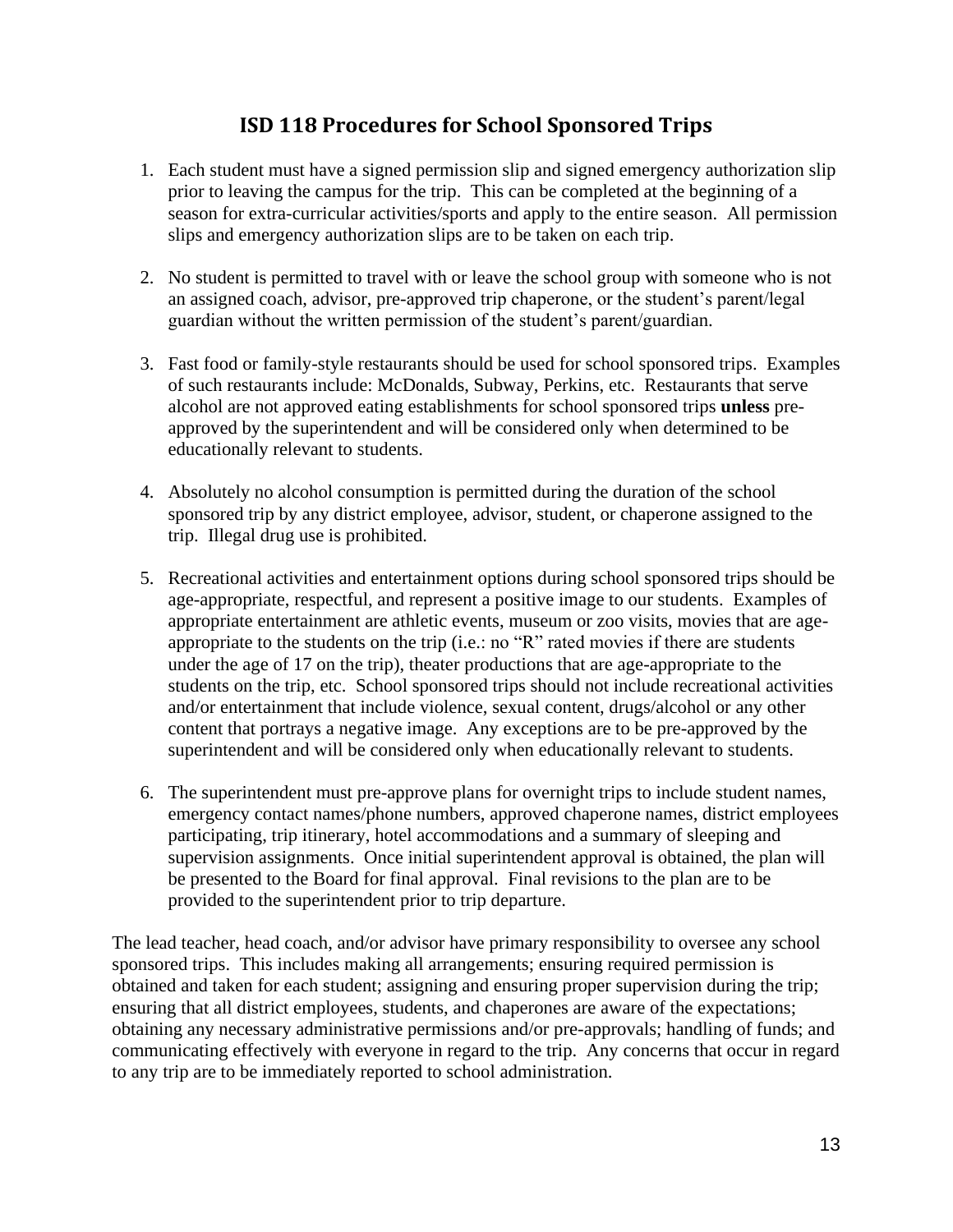# **EMERGENCY INFORMATION**

|                                            |                                                                                  | Parent's/Guardian's Name: __________________________________Cell#: ______________                                                                                                                                                                                                                                                                                                                                                                                         |
|--------------------------------------------|----------------------------------------------------------------------------------|---------------------------------------------------------------------------------------------------------------------------------------------------------------------------------------------------------------------------------------------------------------------------------------------------------------------------------------------------------------------------------------------------------------------------------------------------------------------------|
|                                            |                                                                                  |                                                                                                                                                                                                                                                                                                                                                                                                                                                                           |
|                                            |                                                                                  | Parent's/Guardian's Name: __________________________________Cell#: ______________                                                                                                                                                                                                                                                                                                                                                                                         |
|                                            |                                                                                  |                                                                                                                                                                                                                                                                                                                                                                                                                                                                           |
|                                            |                                                                                  |                                                                                                                                                                                                                                                                                                                                                                                                                                                                           |
|                                            |                                                                                  |                                                                                                                                                                                                                                                                                                                                                                                                                                                                           |
| Mailing Address (If different from above): |                                                                                  |                                                                                                                                                                                                                                                                                                                                                                                                                                                                           |
|                                            |                                                                                  |                                                                                                                                                                                                                                                                                                                                                                                                                                                                           |
| Township: $\sqrt{2\pi}$                    | Email Address:                                                                   |                                                                                                                                                                                                                                                                                                                                                                                                                                                                           |
| <b>Emergency Contact List</b>              |                                                                                  |                                                                                                                                                                                                                                                                                                                                                                                                                                                                           |
|                                            |                                                                                  |                                                                                                                                                                                                                                                                                                                                                                                                                                                                           |
|                                            | Person(s) authorized to care for student when parent/guardian cannot be reached: |                                                                                                                                                                                                                                                                                                                                                                                                                                                                           |
|                                            |                                                                                  | Name: Name: Nelationship: Nelationship: Phone#: Nelationship:                                                                                                                                                                                                                                                                                                                                                                                                             |
|                                            |                                                                                  |                                                                                                                                                                                                                                                                                                                                                                                                                                                                           |
|                                            |                                                                                  |                                                                                                                                                                                                                                                                                                                                                                                                                                                                           |
|                                            |                                                                                  |                                                                                                                                                                                                                                                                                                                                                                                                                                                                           |
|                                            |                                                                                  | Name: Name: Nelationship: Nelationship: Phone#: Nelationship:<br>Name: Name: Name: Nelationship: Nelationship: Nelationship: Nelationship: Nelationship: Nelson Phone#:<br>Name: Name: Nelationship: Nelationship: Phone#: Nelationship:<br>Physician: Physician: Phone#: Phone#: Phone#: Phone#: Phone#: Phone#: Phone#: Phone#: Phone#: Phone#: Phone#: Phone#: Phone#: Phone#: Phone#: Phone#: Phone#: Phone#: Phone#: Phone#: Phone#: Phone#: Phone#: Phone#: Phone#: |

We would appreciate knowing if your child has any medical or physical conditions of which we should be aware of. For example: *allergies, heart murmur, diabetes, migraines, epilepsy, asthma, etc.* Please list all such conditions:

\_\_\_\_\_\_\_\_\_\_\_\_\_\_\_\_\_\_\_\_\_\_\_\_\_\_\_\_\_\_\_\_\_\_\_\_\_\_\_\_\_\_\_\_\_\_\_\_\_\_\_\_\_\_\_\_\_\_\_\_\_\_\_\_\_\_\_\_\_\_\_\_\_\_\_\_\_\_\_\_\_\_\_\_\_  $\_$  , and the set of the set of the set of the set of the set of the set of the set of the set of the set of the set of the set of the set of the set of the set of the set of the set of the set of the set of the set of th  $\mathcal{L}_\mathcal{L}$  , and the contribution of the contribution of the contribution of the contribution of the contribution of the contribution of the contribution of the contribution of the contribution of the contribution of

\_\_\_\_\_\_\_\_\_\_\_\_\_\_\_\_\_\_\_\_\_\_\_\_\_\_\_\_\_\_\_\_\_\_\_\_\_\_\_\_\_\_\_\_\_\_\_\_\_\_\_\_\_\_\_\_\_\_\_\_\_\_\_\_\_\_\_\_\_\_\_\_\_\_\_\_\_\_\_\_\_\_

Allergic to:

\_\_\_\_\_\_\_\_\_\_\_\_\_\_\_\_\_

Can attend physical education classes: \_\_\_without any restrictions \_\_\_with some restrictions (please specify):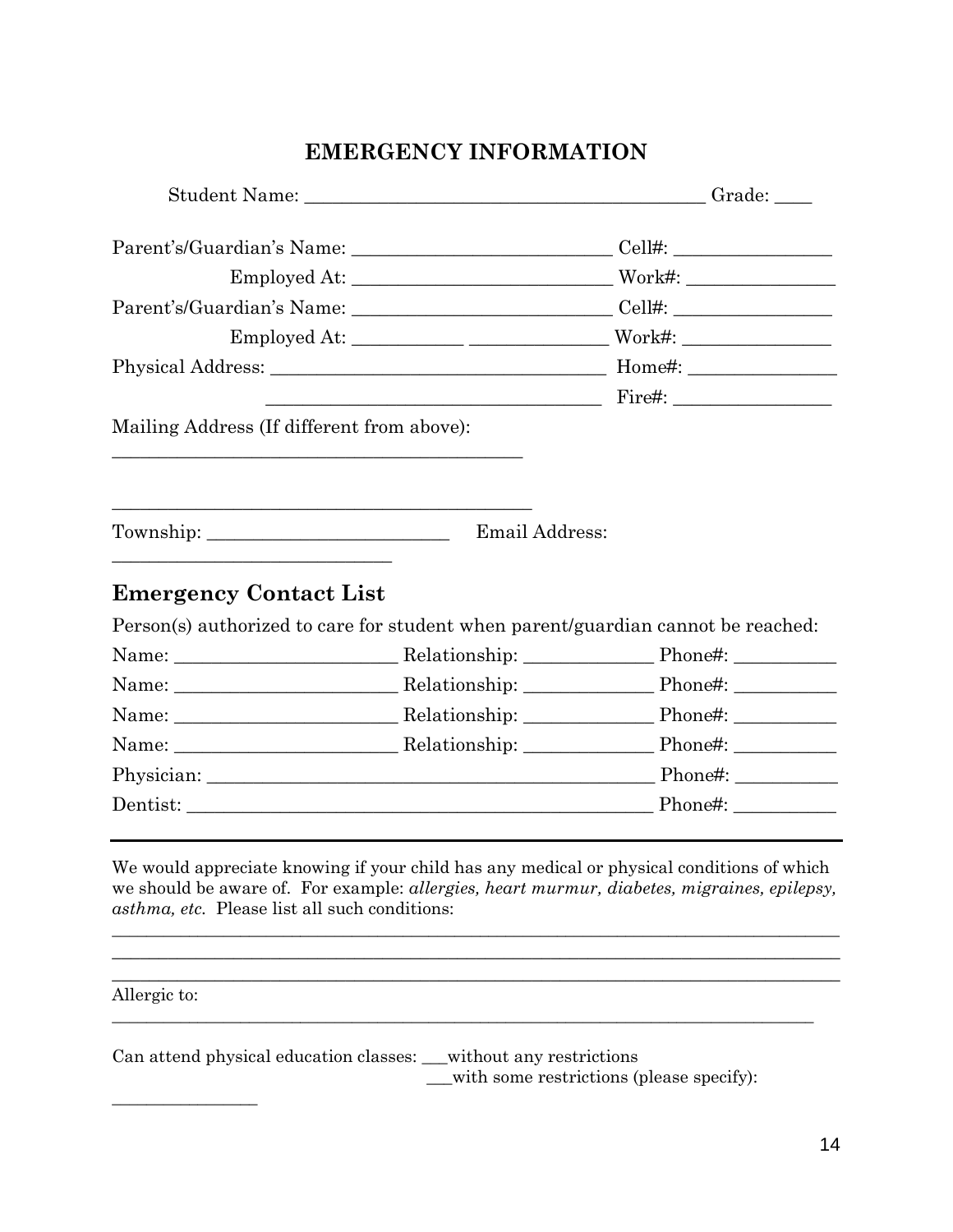\_\_\_Under no conditions can student participate. It is required a doctor's note be provided to the school.

The following procedures need to be followed if the condition is aggravated:

\_\_\_\_\_\_\_\_\_\_\_\_\_\_\_\_\_\_\_\_\_\_\_\_\_\_\_\_\_\_\_\_\_\_\_\_\_\_\_\_\_\_\_\_\_\_\_\_\_\_\_\_\_\_\_\_\_\_\_\_\_\_\_\_\_\_\_\_\_\_\_\_\_\_

\_\_\_\_\_\_\_\_\_\_\_\_\_\_\_\_\_\_\_\_\_\_\_\_\_\_\_\_\_\_\_\_\_\_\_\_\_\_\_\_\_\_\_\_\_\_\_\_\_\_\_\_\_

In case of an emergency and a parent/guardian/designated person cannot be reached, your child will be transported to the nearest medical facility at the discretion of the emergency responders.

Please transport to

\_\_\_\_\_\_\_\_\_\_\_\_\_\_\_\_\_\_\_\_\_\_\_

List all medications your child is taking on a regular basis whether at home or at school. We need to have a copy of the possible side effects paper which comes from your doctor or pharmacy, the exact dosage and the times your child takes the meds. The more detailed you provide, the better we can administer to your child in case of an emergency.

| <b>Medication Name:</b> | Dosage: | Time Given: |
|-------------------------|---------|-------------|
|                         |         |             |

| <b>Medication Name:</b> | Dosage: | Time Given: |
|-------------------------|---------|-------------|
|                         |         |             |

| <b>Medication Name:</b> | Josage: | Time Given: |
|-------------------------|---------|-------------|
|                         |         |             |

Please list any other information you feel is important for the School District to know about your child:  $\_$  , and the set of the set of the set of the set of the set of the set of the set of the set of the set of the set of the set of the set of the set of the set of the set of the set of the set of the set of the set of th

 $\overline{\phantom{a}}$  , and the contribution of the contribution of the contribution of the contribution of the contribution of the contribution of the contribution of the contribution of the contribution of the contribution of the \_\_\_\_\_\_\_\_\_\_\_\_\_\_\_\_\_\_\_\_\_\_\_\_\_\_\_\_\_\_\_\_\_\_\_\_\_\_\_\_\_\_\_\_\_\_\_\_\_\_\_\_\_\_\_\_\_\_\_\_\_\_\_\_\_\_

#### **Guidelines**

Please read the following guidelines to be sure you are providing us with the necessary documentation for the safety of your child and you are following these steps.

#### **A. Prescription Medication**

- You must provide the school with a written authorization (Administrating Prescription Medications Form) completed by a licensed physician when requesting medication be administered during the school hours. The office has this form.
- A new Administrating Prescription Medications Form needs to be filled out annually by a licensed physician or when a change in the prescription or requirements for administration occurs.
- Prescription medication must come to school **by the parent** in the **original container appropriately labeled for the student by the pharmacy** and left with the appropriate school personnel. Medications must not be transported on the bus. (Exception – inhalers. Need Letter for Self-Administering Inhalers form completed by a parent. This form is available in the school office.)